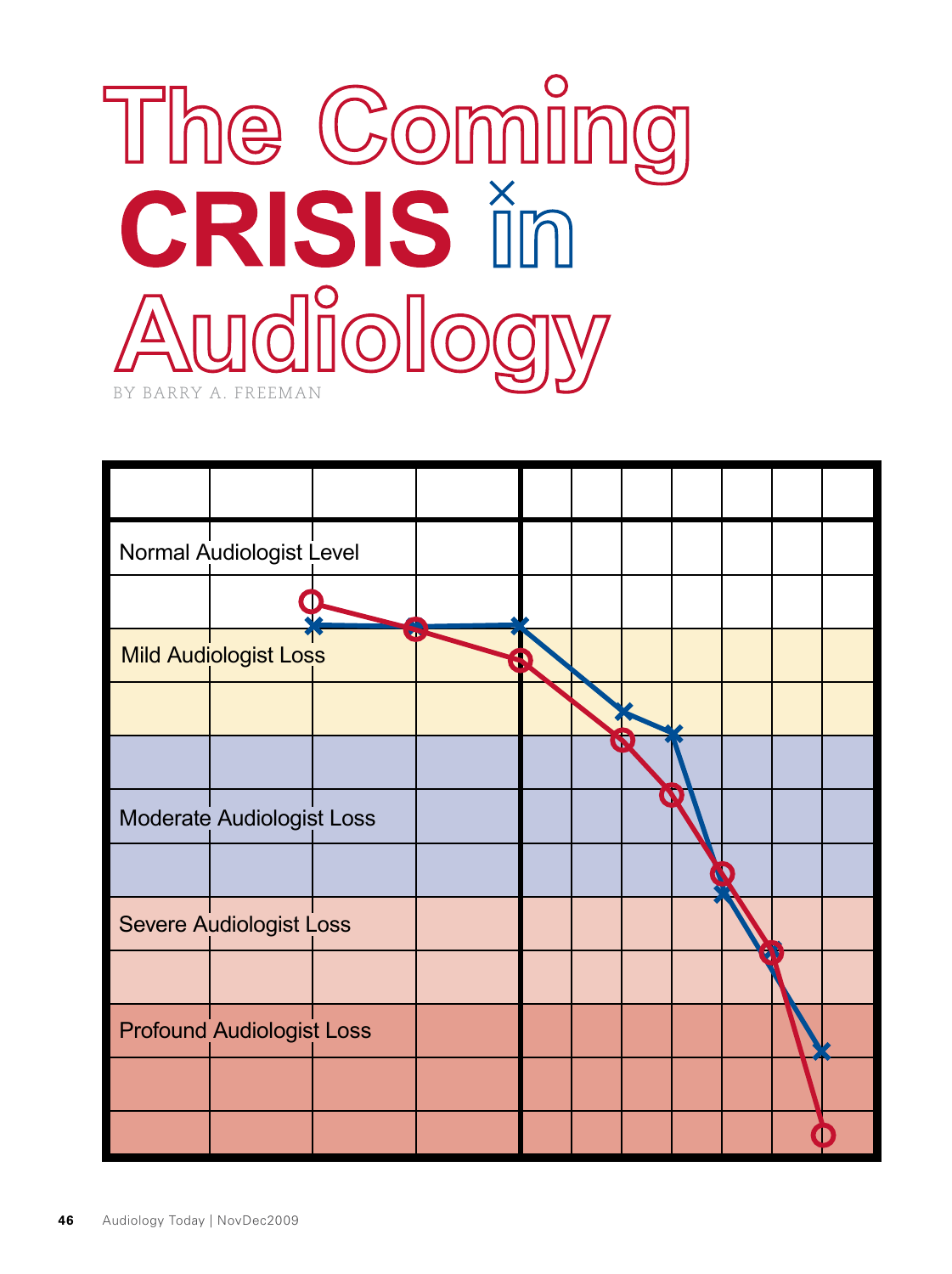**A shortfall in the number of audiologists is predicted to occur in the not-so-distant future. If we do not address this impending crisis, any gaps in care will be filled by alternatives outside the profession.** 

**I** f you were to read the prospectus of a company seekiventure capital to enter the hearing health-care field, you would find that only about 8 million persons in the United States own hearing aids out of more than 30 f you were to read the prospectus of a company seeking venture capital to enter the hearing health-care field, you would find that only about 8 million persons in million persons with hearing loss. You would sense the anticipation expressed in the prospectus for the potential revenue that might be generated by this huge unmet need of potential purchasers of hearing aids. Of course most, if not all, of these companies believe that they have the magic bullet to meet the needs of the more the 30 million who could benefit from wearing hearing aids.

Yet the brutal fact is that even in countries where hearing aids are provided at no cost to the majority of citizens (e.g., United Kingdom, Denmark, and Australia), market penetration for hearing aids does not exceed 40 percent of the potential users. It is not surprising, then, to read literature (Edwards, 2006; Amlani, 2009) that suggests the estimated actual maximum market potential for hearing aids in the United States is closer to 12–14 million persons, or 35–40 percent of persons with hearing loss, not the more than 30 million that often is cited. In fact, it is likely that currently we may be successfully penetrating 60–65 percent of the U.S. market potential. This is not to say that the remaining persons with hearing loss do not need audiologic services. In fact, this group of persons with hearing loss and no hearing aids would benefit from counseling, assistive technology, auditory training, and

many other audiology intervention and management services.

It is acknowledged by many that the number of persons seeking our services will, indeed, increase in the next several decades due to improved identification and awareness and the aging population. Our challenge as hearing health-care professionals is to assure that there will be an adequate number of qualified providers to identify and evaluate persons with hearing loss and provide intervention services, including hearing aid technology for the growing number of persons with hearing- and auditory-related problems in the coming decades. If we do not meet this demand, then it is possible that other health-care providers (e.g., physician assistants, nurse practitioners, etc.) will step up and take over a portion of our scope of practice, or perhaps some new delivery system will be adopted to manage the high demand for hearing and hearing-related services. Already, in other areas of health care, we have seen the introduction of disruptive innovation in the form of convenient care clinics (Kenagy and Christensen, 2002). These are menudriven clinics at stores like CVS and Walgreens that are staffed by nurse practitioners who deliver cost-effective care to an estimated 10 million persons annually. You can imagine that a convenient-care hearing services model might utilize a hearing health-care kiosk with automatic hearing tests and easy-to-fit hearing aids (Mehrotra, 2009).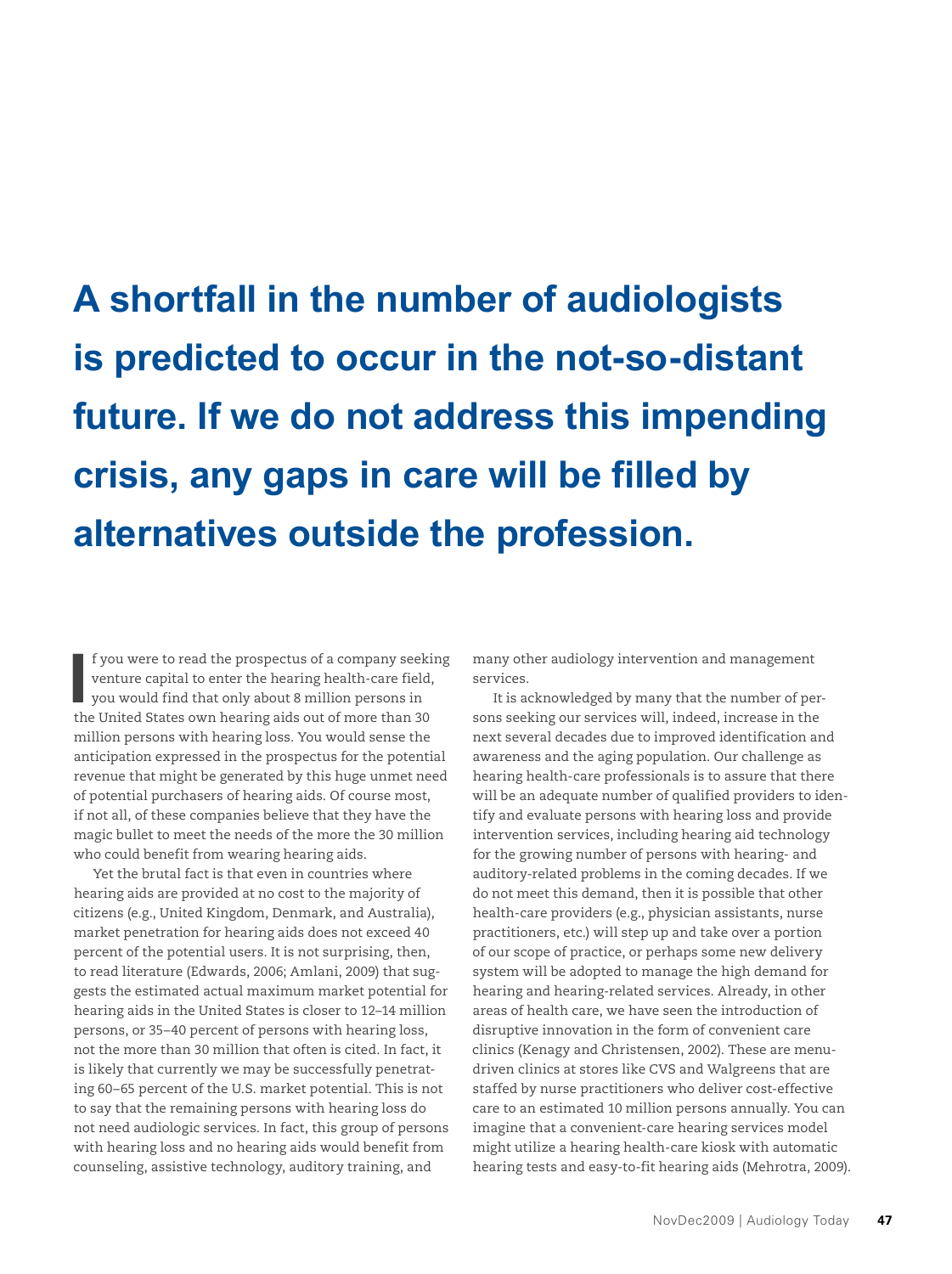As audiologists, we must reinforce the need for qualified practitioners who maintain high practice standards in the delivery of hearing health care to avert the impact of lower quality health-care service delivery innovations.

#### **Consumers of Hearing Health Care**

Hamlin (2009) published a "Consumer Checklist for Purchasing a Hearing Aid," which outlined steps to a successful hearing aid fitting. The checklist identified numerous factors, including a comprehensive hearing examination, assessment of handicap and lifestyle, validation and verification of the fitting, as well as information on the dispensed product such as warranties and technology features. The Hearing Industries Association (HIA) released the results of a survey of 890 respondants with hearing loss on the "Top Ten Reasons for Hearing Aid Delight" (Hearing Industries Association, 2007). Consumers identified factors such as the professionalism of the provider, counseling, verfication and validation, and the qualifications and expertise of the hearing health-care provider as critical to patient

"delight" with their amplification devices. When comparing the HIA study to the recent report from *Consumer Reports* (2009), there was strong agreement that (1) hearing aids can help patients "hear well;" (2) that while there are an array of options available to access hearing health care, the marketplace was "fragmented and confusing;" and (3) the key factor to success with amplification was related to the "qualifications and competence of the provider." Common to these studies was the lack of identification of product cost as a leading factor in patient success with their hearing aids. Again, it is important to note that the key factor to success with hearing aids was reported to be the qualifications and competence of the provider. We should acknowledge this finding in our practice patterns, recognizing that our focus should be on the highest quality provision of our professional services. With these facts in mind, then, the key question for the future remains whether there will be enough clinical practitioners to meet the anticipated growth in demand for hearing health-care services in the coming decades.

## Why Work for Newport?

#### **Company Profile**

As a leading provider of audiological and hearing-aid services since 1970, Newport has been providing clinical, diagnostic and amplification services in a variety of settings. Presently we have over 300 locations and are continuing to grow. We are proud of our staff and believe that our success is a direct result of their skill and our continuous efforts to provide high quality services and products to our patients.

#### **Our Comprehensive Benefit Package**

At Newport, you will enjoy a competitive starting salary, comprehensive benefits including medical, dental, vision, and life insurance along with a medical and dependent flexible spending account, a 401(k) plan, an excellent bonus plan, relocation assistance, and continuing education account.

#### **Full Marketing and Administrative Support**

You will receive the support of excellent marketing, billing and business divisions. Moreover, through our well-established referral base, we aim to maintain a constant flow of patients for our hearing healthcare professionals. Together, these support services will make it possible for you, as the audiologist, to focus on your primary aim: meeting the hearing needs of your patients with care and skill.

#### **On-Going Professional Support**

Our staff participates in monthly staff meetings, focusing on audiological and patient care issues. These staff meetings are opportunities to interact professionally with peers; our staff these benefits from each other's expertise and experience.

#### **Your Future with Newport Audiology Centers**

Many of our employees have been with Newport Audiology Centers for over a decade, a few have been with Newport for over 2 decades. In our view, the high level of care we provide our patients is matched by the support that we give our staff.



For more information, call 1-800-600-7118 or e-mail careers@newaud.com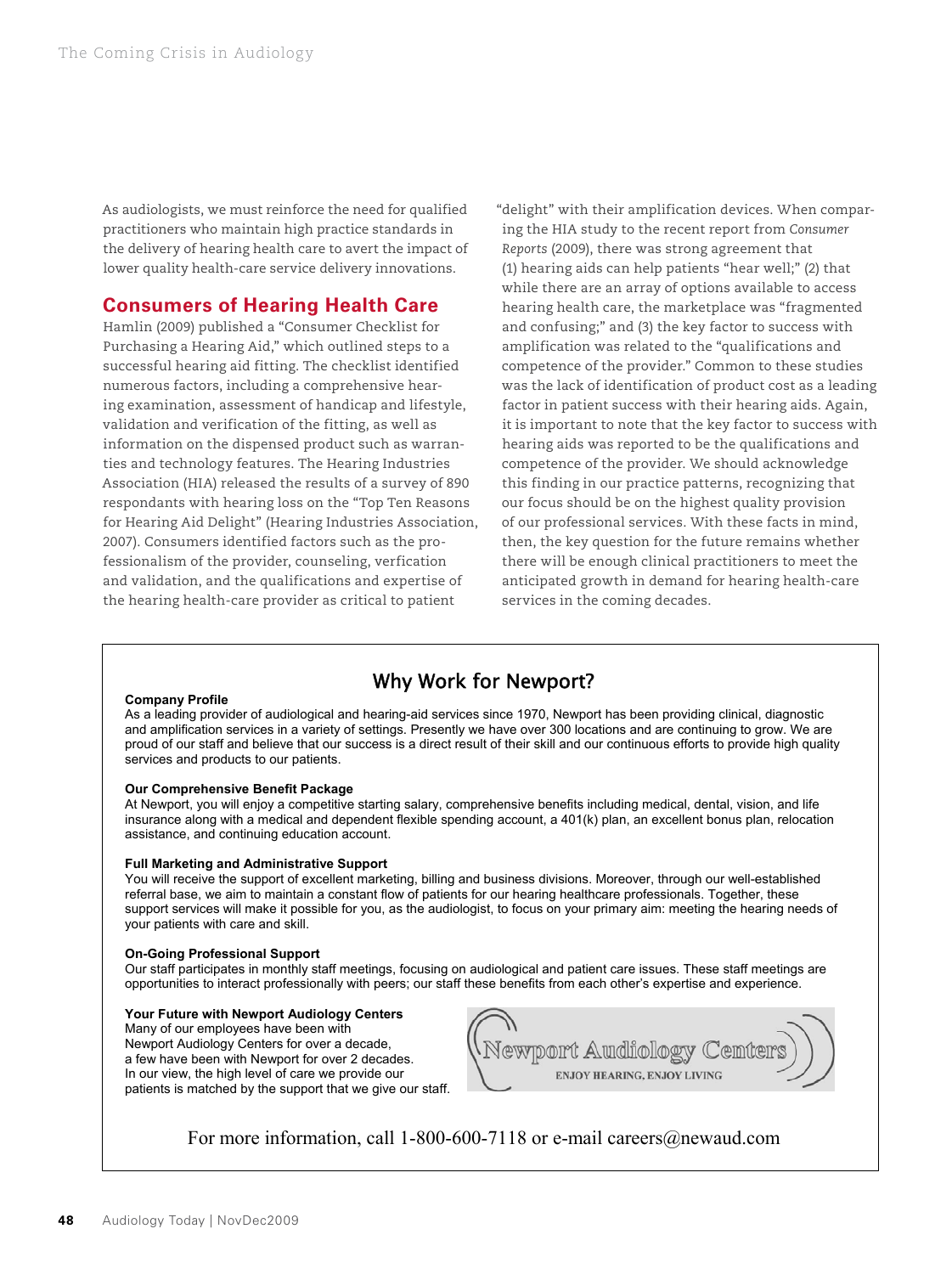## **Practitioner Demographics**

A survey of all audiology and hearing instrument specialist state license boards in the United States was completed to determine the number of active license holders in 2009 (Freeman, 2009). While Table 1 suggests that there are approximately 32,000 licensed providers, the number appears to be an overestimate of individual providers. The case in point is that in 16 states, audiologists are also required to be licensed hearing aid dispensers. It would be a conservative estimate to say that 50 percent of the active licensees in those 16 states are, in fact, audiologists. For example, in California, 52 percent of the 1,764 hearing

aid dispensers also are licensed audiologists. Therefore, the adjusted number of active licensed dispensers in the United States is estimated to be 10,616. In addition, it may be estimated that approximately 10 percent of licensed dispensers also hold an active license in a second state. That is, some dispensers who live near state border areas may be licensed in more than one state—leaving an estimated 9,050 hearing instrument specialists in the United States as shown in Table 2.

The data in Table 3 suggest that there are 17,383 active audiology licensees in the United States. In some states, audiologists who work for the Department of Education

#### **Table 1. Active Audiology and Hearing Instrument Specialist (HIS) License Holders in the United States**

| <b>Licensed Audiologists</b> | 17,383 |
|------------------------------|--------|
| Licensed HISs <sup>a</sup>   | 14,483 |
| Total <sup>a</sup>           | 31,287 |

a Excludes West Virginia.

#### **Table 2. Licensed HISs Adjusted for Duplicate Head Counts**

| <b>Licensed Specialists</b>                                                           | 14,483        |
|---------------------------------------------------------------------------------------|---------------|
| Licensed HISs adjusted for states with dual licensure<br>(AuDs and HISs) <sup>a</sup> | $9.050^{b,c}$ |

a 16 states require dual licensure. An estimated 50 percent of HISs were also audiologists.

*<b>Percent also licensed in more than one state.* 

c An estimated 63 percent were over age 50 (Strom, 2006).

#### **Table 3. Licensed Audiologists Adjusted for Duplicate Head Count and Estimated Unlicensed Practitioners**

| Licensed                                | 17,383 |
|-----------------------------------------|--------|
| Unlicensed (est.) <sup>a</sup>          | 500    |
| Duplicate Count (est. 10%) <sup>b</sup> | 1,788  |
| <b>Total Audiologists</b>               | 16,095 |

a Industry, education.

**bLicensed in more than a single state.**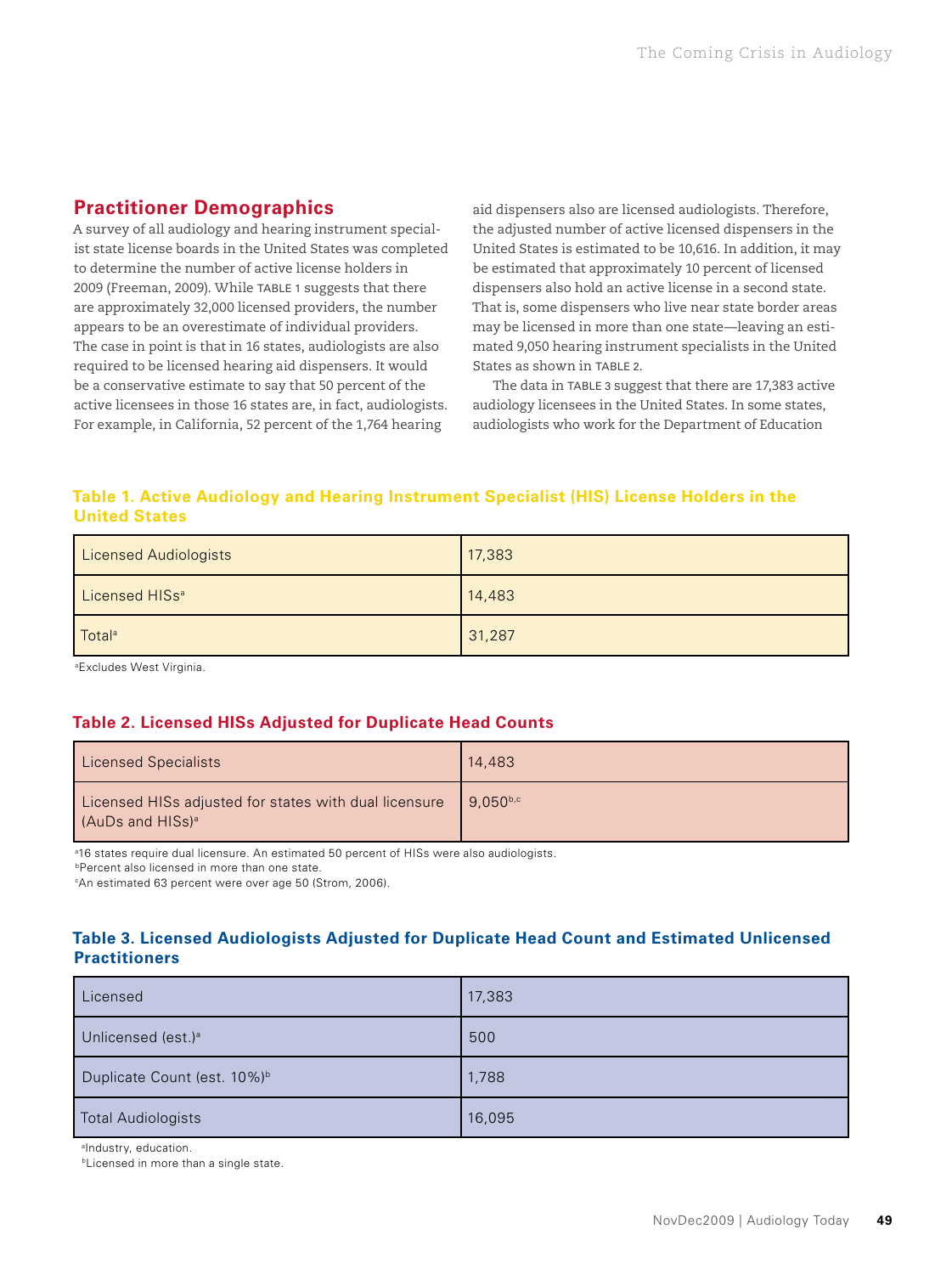



(e.g., educational audiologists) are exempt from a state license, and an estimated additional 10 percent of audiology licensees are licensed in more than a single state. Therefore, it may be estimated that there are 16,095 audiologists in the United States. According to the Academy's *2008 Compensation and Benefits Report* (unpublished), the full-time equivalent (FTE) of audiologists that work partand full-time is 80 percent. That is, of the 16,095 licensed audiologists, there are only 12,876 audiologists working the equivalent of full time. This is consistent with the U.S. Department of Labor's estimate in 2008 of 12,480 audiology jobs in the United States (U.S. Department of Labor, 2008).

#### **The Age Factor: Retirement and New Graduates**

According to the membership demographics of the American Academy of Audiology, approximately 38

| <30 Years   | 11% |
|-------------|-----|
| 31-40 Years | 26% |
| 41-50 Years | 25% |
| 51-60 Years | 26% |
| >60 Years   | 12% |

## **Table 4. Demographics of Audiologists by Age**

#### **Table 5. Audiology Residential Doctoral Graduates and Admissions for the Years 2007–2012**

|                        | 2007 Graduates | and the property<br>407 |
|------------------------|----------------|-------------------------|
| 71 Accredited Academic | 2008 Graduates | 512                     |
| Programs               | 2009 Graduates | 482                     |
| 5 Consortium Programs  | 2010 Graduates | 582                     |
| 77 Total Universities  | 2011 Graduates | 602a                    |
|                        | 2012 Graduates | 629a                    |

<sup>a</sup>Attrition estimated at 10 percent.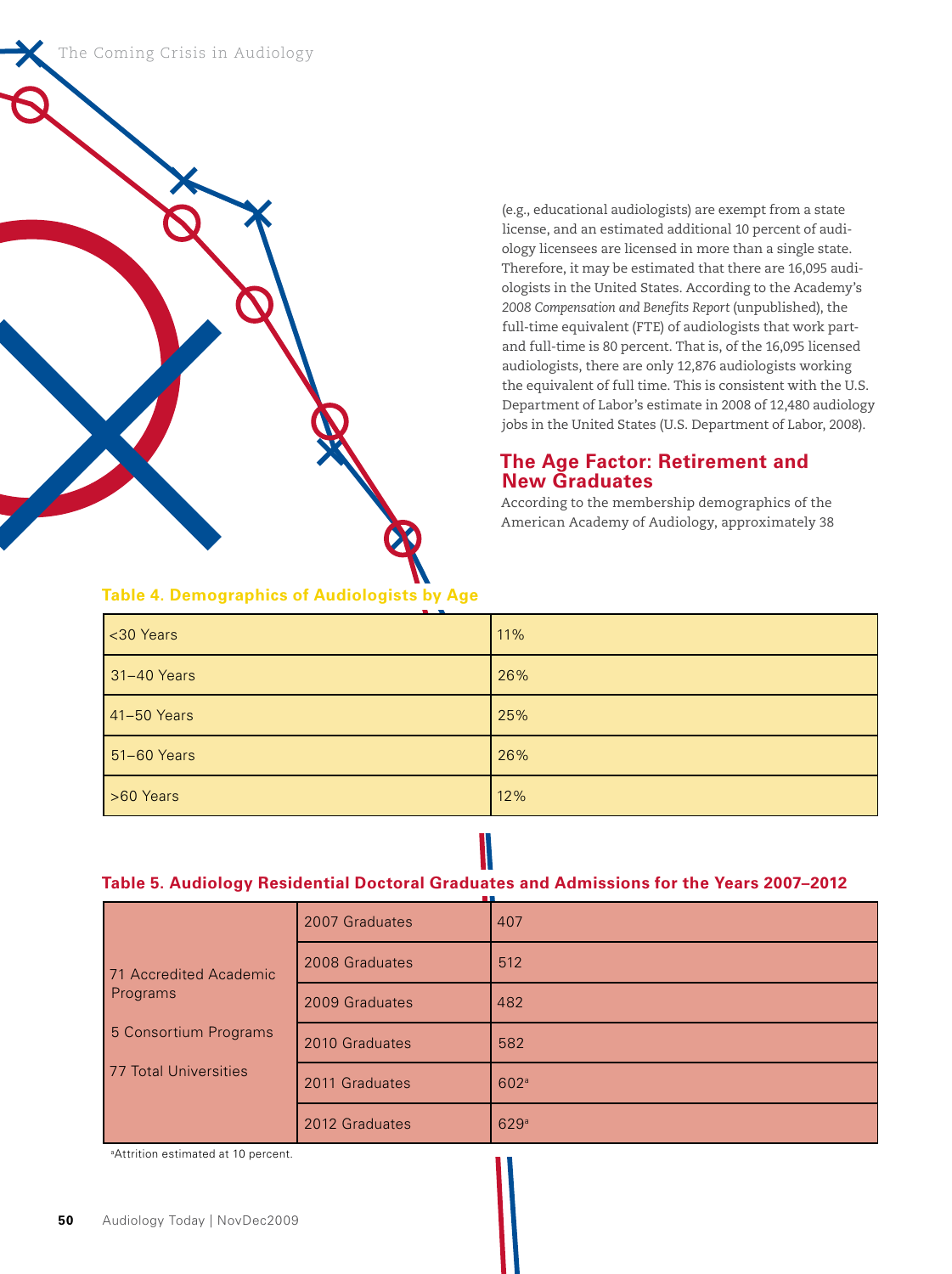percent of audiologists in the United States currently exceed 50 years of age (Table 4). Thus approximately 6,000 audiologists (38 percent) will reach retirement age in the next decade. The Audiology Foundation of America (AFA) surveys university programs annually to determine the number of graduates and anticipated graduates of residential doctoral audiology programs (Table 5) (*AFA Residential Graduate Survey*, pers. comm., July 2009). While these (2009 or 2008) data might suggest a gradual upward trend in graduates, it should be noted that students graduating in 2007–2008 started their AuD programs when there were fewer universities offering the AuD degree. That is, prior to 2008, there were both accredited master's and doctoral audiology programs. AFA data collected prior to 2008 only accounts for students enrolled in doctoral programs and does not represent all students enrolled in audiology degree programs. Therefore, it is not that there are more students entering the audiology profession in 2009, but rather, all students are now in doctoral programs. Currently, according to the ASHA Council of Academic Programs, there are 71 accredited programs representing 77 universities (including consortium programs), and together they are enrolling approximately 600 students annually. However, it is likely that not all of these students will complete the doctoral degree program (with an estimated 10 percent attrition); other students will return to their native countries to practice; and still others will pursue additional education, take positions where they will not become clinical service providers, or perhaps choose not to work in the field of audiology for one reason or another. Thus, as a profession, we will graduate approximately 5,500 clinical practitioners during the next decade while an estimated 6,000 practicing and licensed audiologists will reach retirement age.

The audiology demographic trends are clear based on an analysis of these data: (1) there will be fewer students entering the audiology profession than the projected retirements of active audiologists; (2) the audiology profession will have little or no growth; and (3) there will be an increase in demand for hearing health-care services. It must be asked how the profession will respond to these challenges to meet patient demands.

### **Solutions: The Role of Audiologist's Assistants**

Most other health-care professions have proactively addressed their shortages in providers by implementing standards and training programs for assistants to aid the professional in conducting routine and less demanding

# CALL FOR NOMINATIONS

# **2010 Active Advocate of the Year Award**

**Nominate an Academy member who has exhibited extraordinary efforts to promote the autonomy of the profession or to advance initiatives impacting policy issues pertinent to audiologists.** 

Award to be presented at the annual State Leaders Workshop and Luncheon preceding AudiologyNOW!® 2010.

Visit **www.audiology.org** and search key word "Advocate" for nomination form and more information.

**Nominations must be received by December 31, 2009.**

AMERICAN ACADEMY OF AUDIOLOGY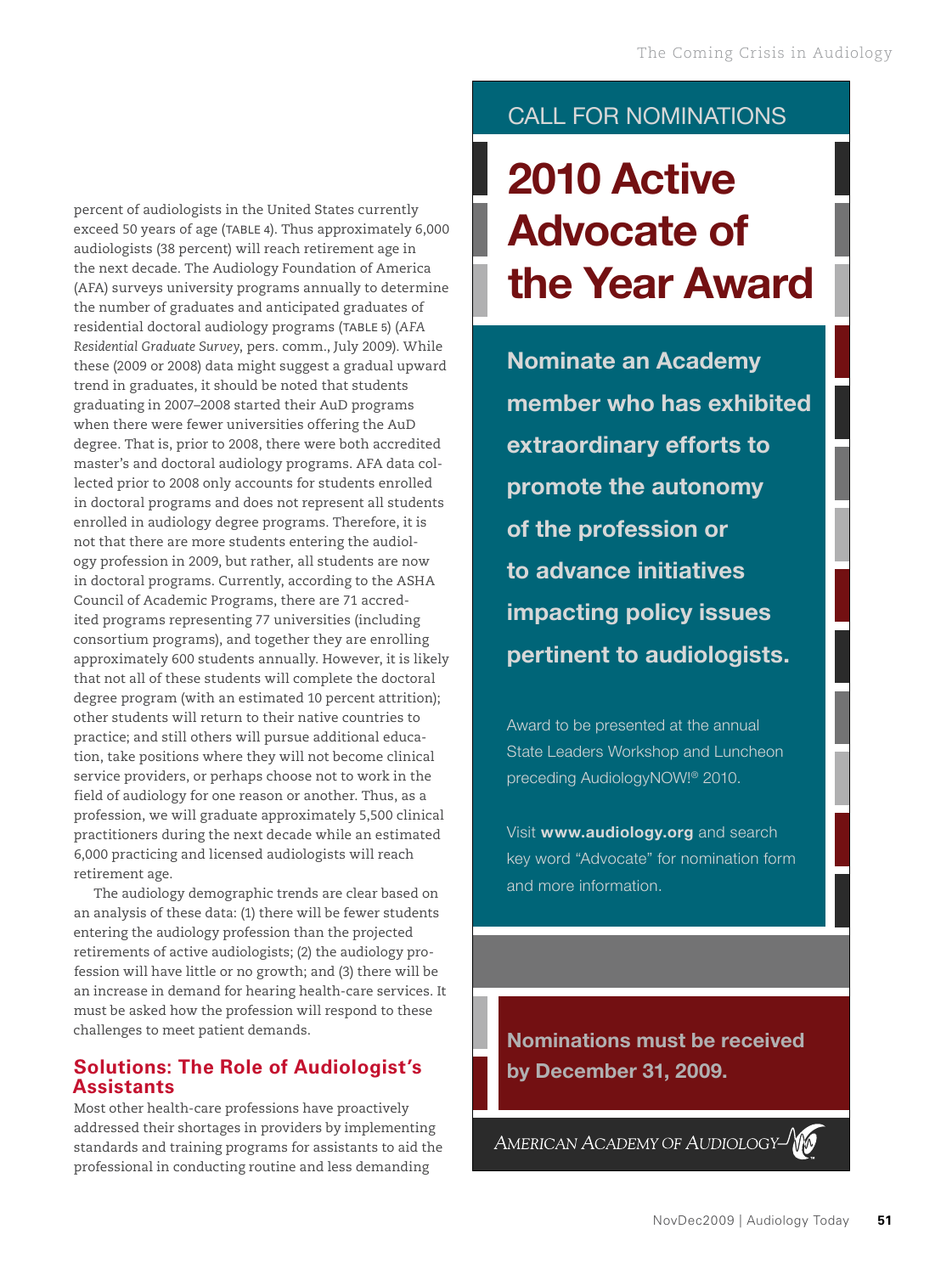

clinical providers, then it is clear that other health-care providers may step in and take over our scope of practice, or alternative service delivery models will be developed and instituted. These new models may, indeed, exclude the licensed audiologist and will, no doubt, interrupt our current model for fitting and selling hearing aids.

In 2006, the Academy developed and published a position statement on audiologist's assistants. According to the Academy, the purpose of the audiologist's assistant is to (1) improve access to audiologists for hearing and balance health care by increasing availability of audiologic services; (2) increase productivity by reducing patient wait times and enhancing patient satisfaction; and (3) reduce costs by enabling assistants to perform tasks that do not require the skills of a licensed audiologist. The Academy recommends that the scope of practice, duties, and responsibilities should be decided by the supervising audiologist—making it clear that the audiologist is in charge of all activities performed by the audiologist's assistant. Currently, 20 states regulate audiologist's assistants in some manner although the definition, training, scope of practice, and qualifications described in the various legislative mandates are quite diverse. While efforts have been made to identify the necessary knowledge and skills of assistants (Hamill and Freeman, 2001; Kasewurm, 2006; Freeman, 2008), currently, there are no accepted national training and performance standards for audiologist's assistants.

> In summary, it is clear that under our current system of graduate education and hearing services delivery, the profession of audiology will be challenged in the coming years to meet the anticipated increase in demand for our services. It is time for all audiologists and our professional organizations to become proactive and control our own future before changes in health care and service delivery disrupt our own efforts to manage and treat our patients.

> > *Barry A. Freeman, PhD, is senior director, Education and Audiology, Starkey, Inc.*

#### **References**

Amlani A. (2009) Hearing aid price elasticity. Paper presented at the Jackson Hole Rendezvous, Jackson Hole, WY.